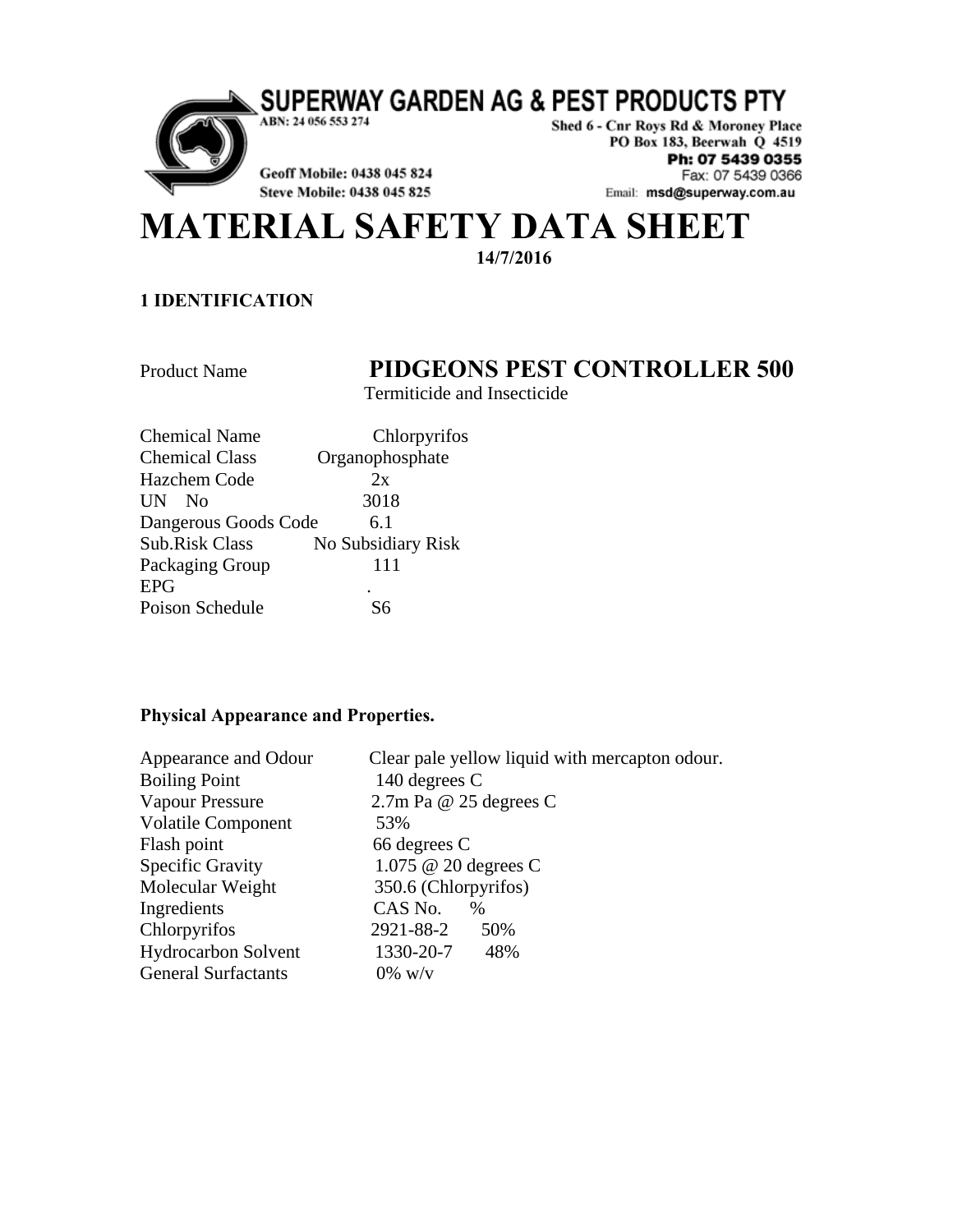## **11 HEALTH HAZARD DATA**

#### **Health effects**.

| Swallowed:        | Moderately toxic by oral route. Poisonous if swallowed. Acute oral L<br>(technical) for the rat 134-163 mg/Kg; for guinea pigs 504 mg/kg; for<br>$1,000$ mg/kg -2,000 mg/kg<br>rabbits |  |
|-------------------|----------------------------------------------------------------------------------------------------------------------------------------------------------------------------------------|--|
| Eye               | May be harmful to eyes.                                                                                                                                                                |  |
| <b>Skin</b>       | Slightly toxic by dermal route. May be harmful if absorbed. Acute<br>Percutaneous LD50 (technical) for rabbits >2,000mg/kg.                                                            |  |
| <b>Inhalation</b> | Toxic if inhaled.                                                                                                                                                                      |  |
| <b>FIRST AID</b>  | If poisoning occurs, contact a doctor or Poisons Information Centre.                                                                                                                   |  |
| <b>SWALLOWED</b>  |                                                                                                                                                                                        |  |
| until             | Give plenty of water to drink. Give one atropine tablet every 5 minutes<br>Dryness of the mouth occurs. Seek Medical assistance.                                                       |  |
| <b>EYE</b>        |                                                                                                                                                                                        |  |
| minutes.          | Immediately irrigate with copious quantities of water for at least 15<br>Seek medical assistance.                                                                                      |  |
| <b>SKIN</b>       | Remove contaminated clothing. Wash affected areas with plenty of soap                                                                                                                  |  |
| and               | Water. Seek medical assistance.                                                                                                                                                        |  |

## **INHALATION**

Remove victim to fresh air.

#### **ADVISE TO DOCTOR**

 This product in a organophosphate, which is an anticholinesterase agent Atropine and 2-PAM may be administered.

## **111 PRECAUTIONS FOR USE**

Exposure standards

TVL (As chlorpyrifos) 0.2mg/M3 (AGHIH)

Engineering controls

#### **DO NOT USE IN CONFINED PLACES WHERE VENTILATION IS POOR**.